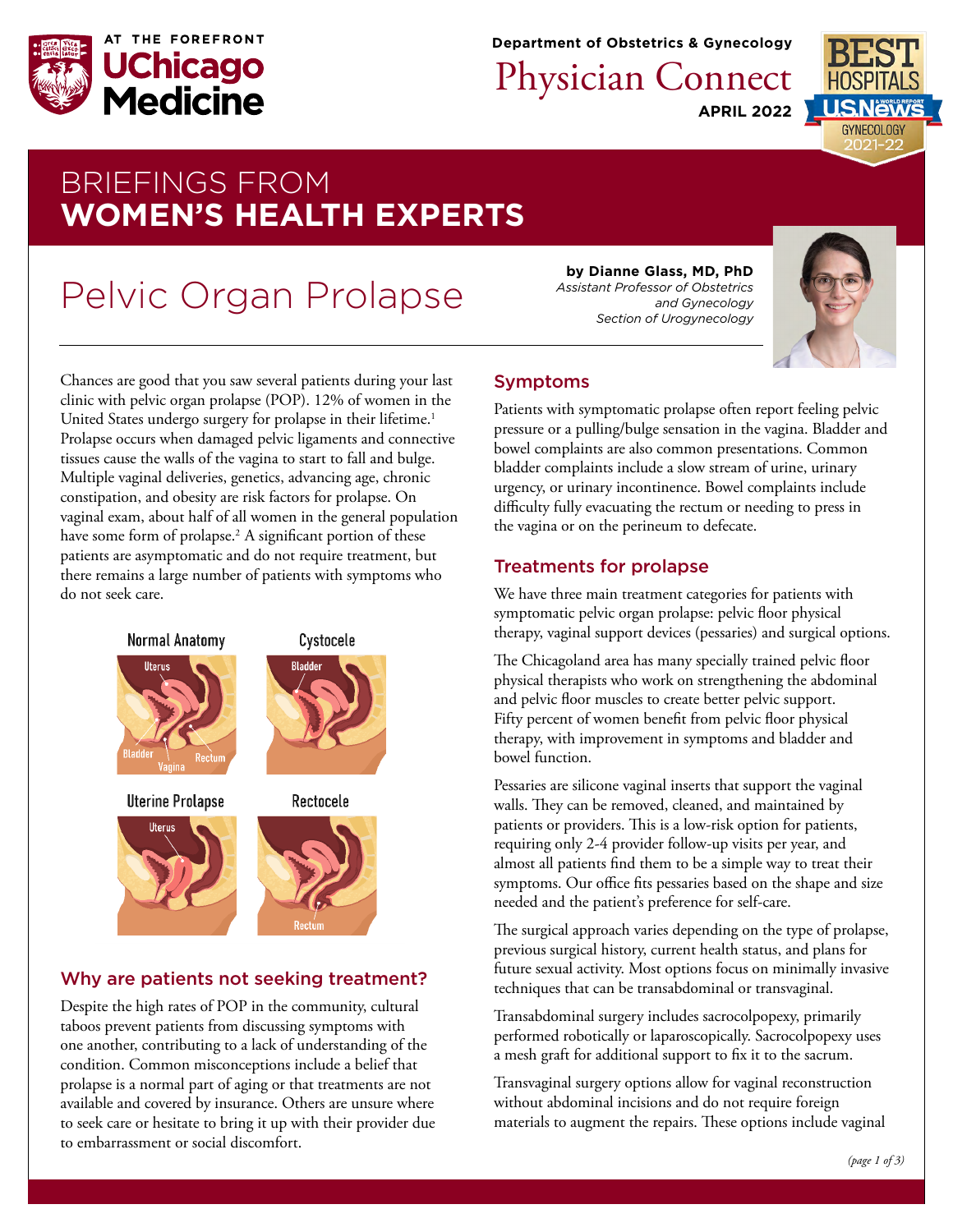#### *(continued from page 1)*

hysterectomy, anterior/posterior colporrhaphy, and uterosacral or sacrospinous ligament suspensions.

For patients who do not desire vaginal intercourse, we can perform an obliterative procedure called colpocleisis. This procedure is extra-peritoneal and minimally invasive but shortens the vaginal length. Colpocleisis can be an excellent, lowcomplexity option even for patients with significant co-morbidities and can be done with minimal anesthesia.







Colpocleisis.<sup>4</sup> This is performed by removing the vaginal epithelium and imbricating the vagina. This allows the anterior and posterior walls to be sewn together to obliterate the vagina.

## Helping your patients return to their best, healthiest self

Pelvic organ prolapse has a significant impact on a patient's quality of life. Taking a holistic approach to treatment and engaging patients in shared decision-making is critical. Surgical options are tailored to meet each patient's needs, desires, and level of activity. At UChicago Medicine, we have four fellowship-trained, board-certified urogynecologists and one nurse practitioner who see patients at our main campus and several off-site locations. We are happy to consult and co-manage patients as needed.

**Visit our website for more information:** [https://www.uchicagomedicine.org/](https://www.uchicagomedicine.org/conditions-services/obgyn/urogynecology) [conditions-services/obgyn/urogynecology](https://www.uchicagomedicine.org/conditions-services/obgyn/urogynecology)

#### REFERENCES

- 1. Wu JM, Matthews CA, Conover MM, Pate V, Jonsson Funk M. Lifetime risk of stress urinary incontinence or pelvic organ prolapse surgery. Obstetrics and gynecology 2014;123:1201-6.
- 2. Sung VW, Hampton BS. Epidemiology of pelvic floor dysfunction. Obstetrics and gynecology clinics of North America 2009;36:421-43.
- 3. McGee, S.M., et al., Robot-Assisted Laparoscopic Sacrocolpopexy, in Atlas of Robotic Urologic Surgery, L.-M. Su, Editor. 2011, Humana Press: Totowa, NJ. p. 107-118.
- 4. Nitti, Victor W., Nirit Rosenblum, and Benjamin M. Brucker. Vaginal Surgery for the Urologist. Philadelphia: Elsevier/Saunders, 2012.

## Types of Pessaries

*Our office fits pessaries based on the shape and size needed and the patient's preference for self-care*



#### Ring with support

Used for anterior and vault/uterine prolapse. Requires perineal support to keep it in place. The most commonly used pessary due to ease of insertion and removal, allowing for self-maintenance.



#### Gellhorn

Used for anterior and vault/uterine prolapse. Held in place by a combination of suction to the vaginal vault and perineal support. Moderately difficult to insert and remove. Typically, a medical provider performs maintenance.



#### Cube

Used for advanced anterior and vault/uterine prolapse. Also useful for posterior prolapse. Held in place by suction to the vaginal walls. Difficult to insert and remove. Typically, a medical provider performs maintenance.

To schedule a patient, e-mail us at [womenshealth@uchospitals.edu](mailto:womenshealth%40uchospitals.edu?subject=) or call 773-702-6118

*Urgent appointments are also available.* 

#### **[UChicagoMedicine.org/urogyn](http://UChicagoMedicine.org/urogyn)**